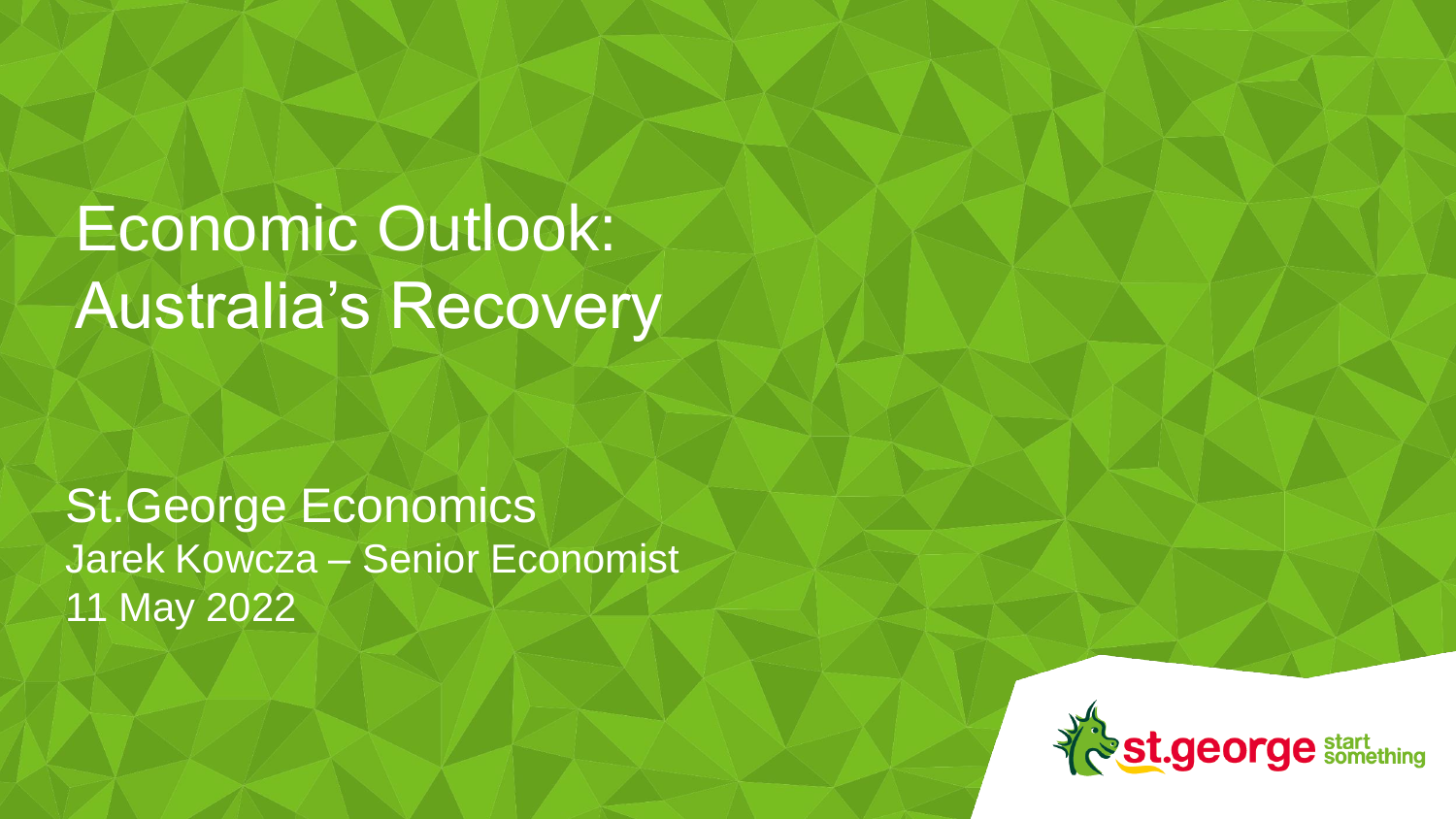# **Economy Bouncing Back Strongly**



We expect 4.5% growth in  $2022 -$  well-above the 10-year average

RBA expects 4.25%

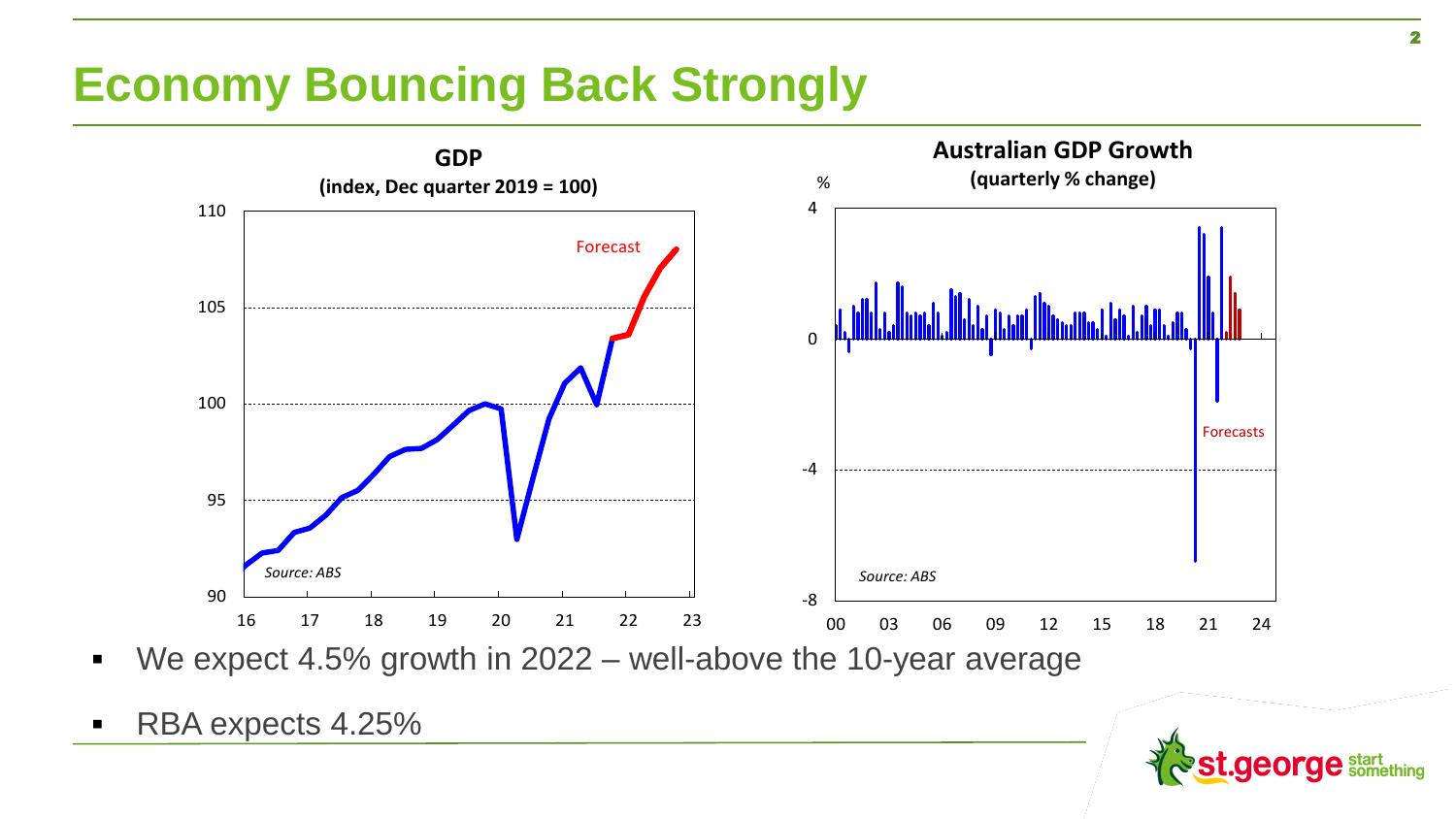### **NSW Almost Back to Pre-Delta Levels**



- Conditions uneven across Australia
- NSW impacted by Delta lockdowns
- Activity almost back to pre-Delta levels after rebound in December quarter 2021
- **EXECUTE:** Strong growth expected

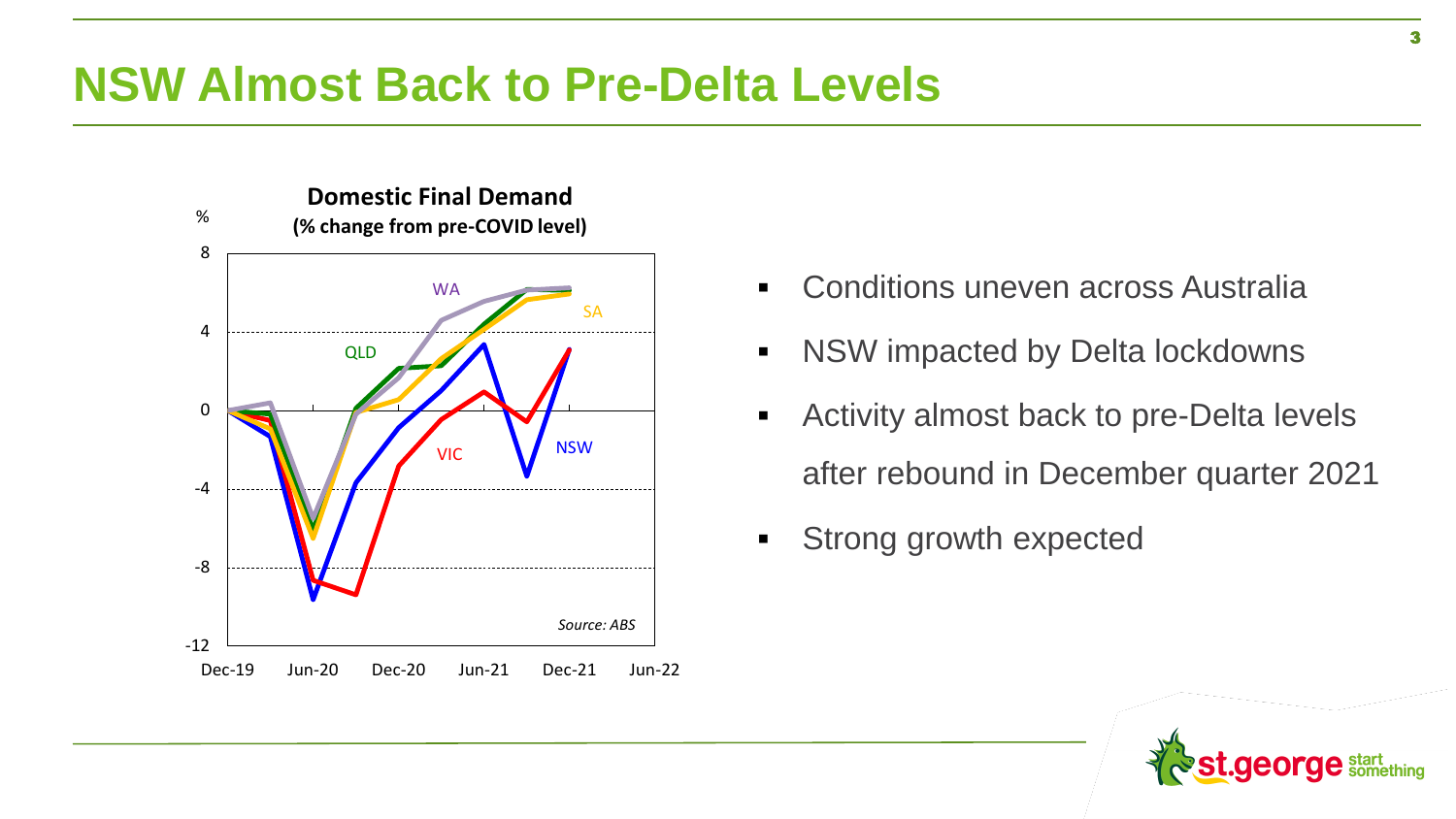# **Consumer Spending Driving Recovery**



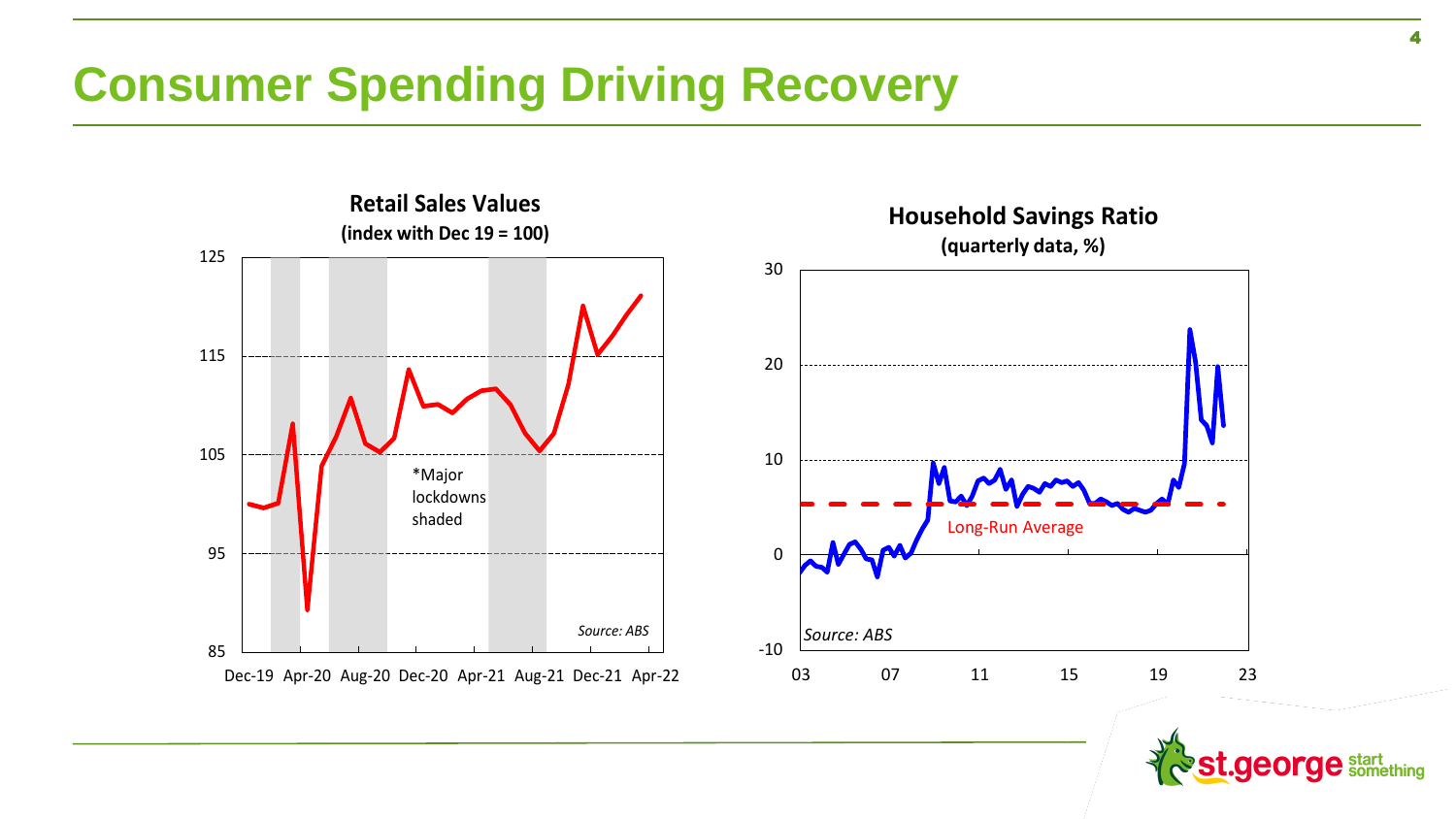# **Services Spending Coming Back After COVID Hit**



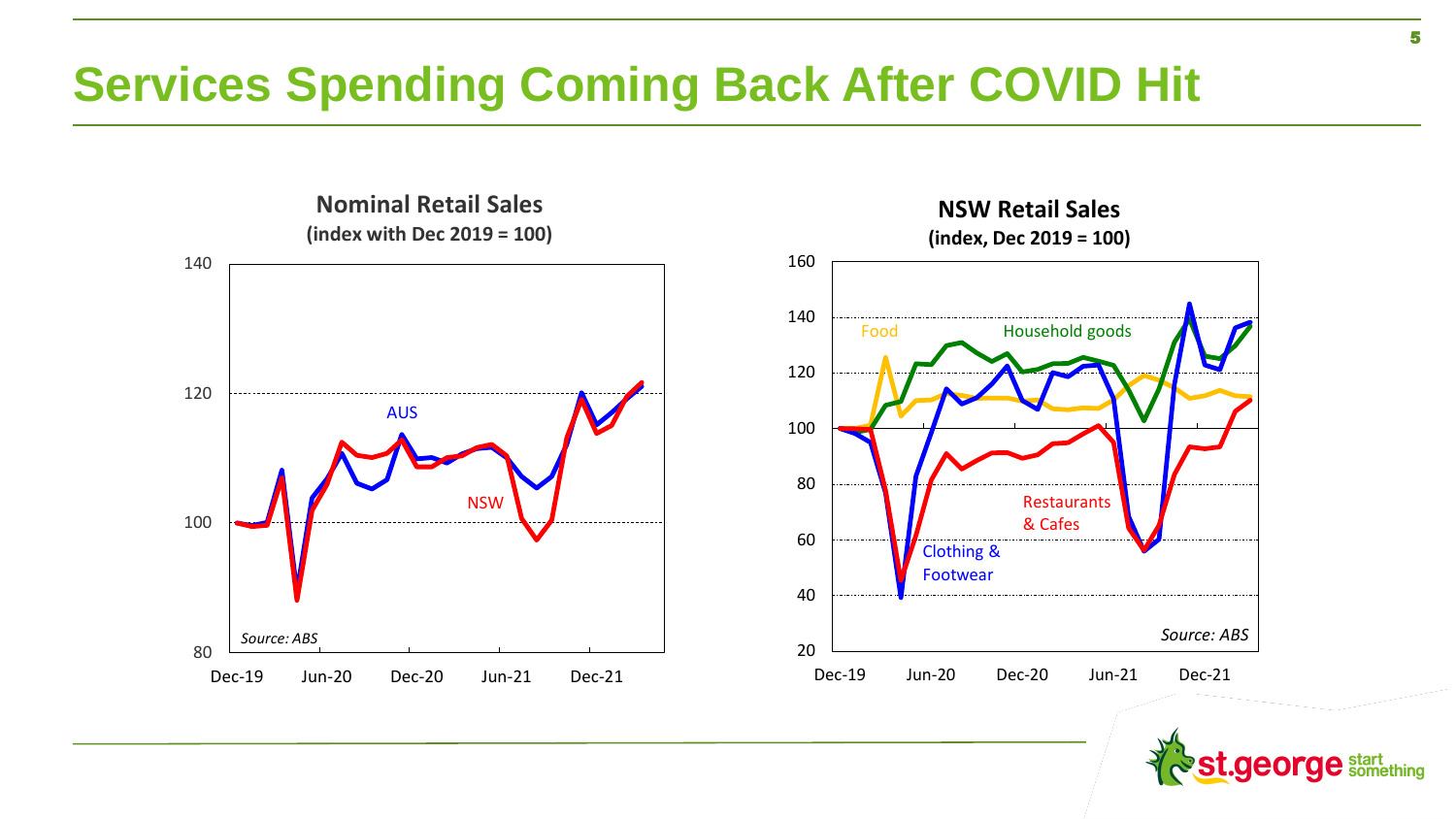### **Business Confidence Steady But Consumers Weary**



#### **Consumer Sentiment Index**

Neutral

Major Lockdowns\*

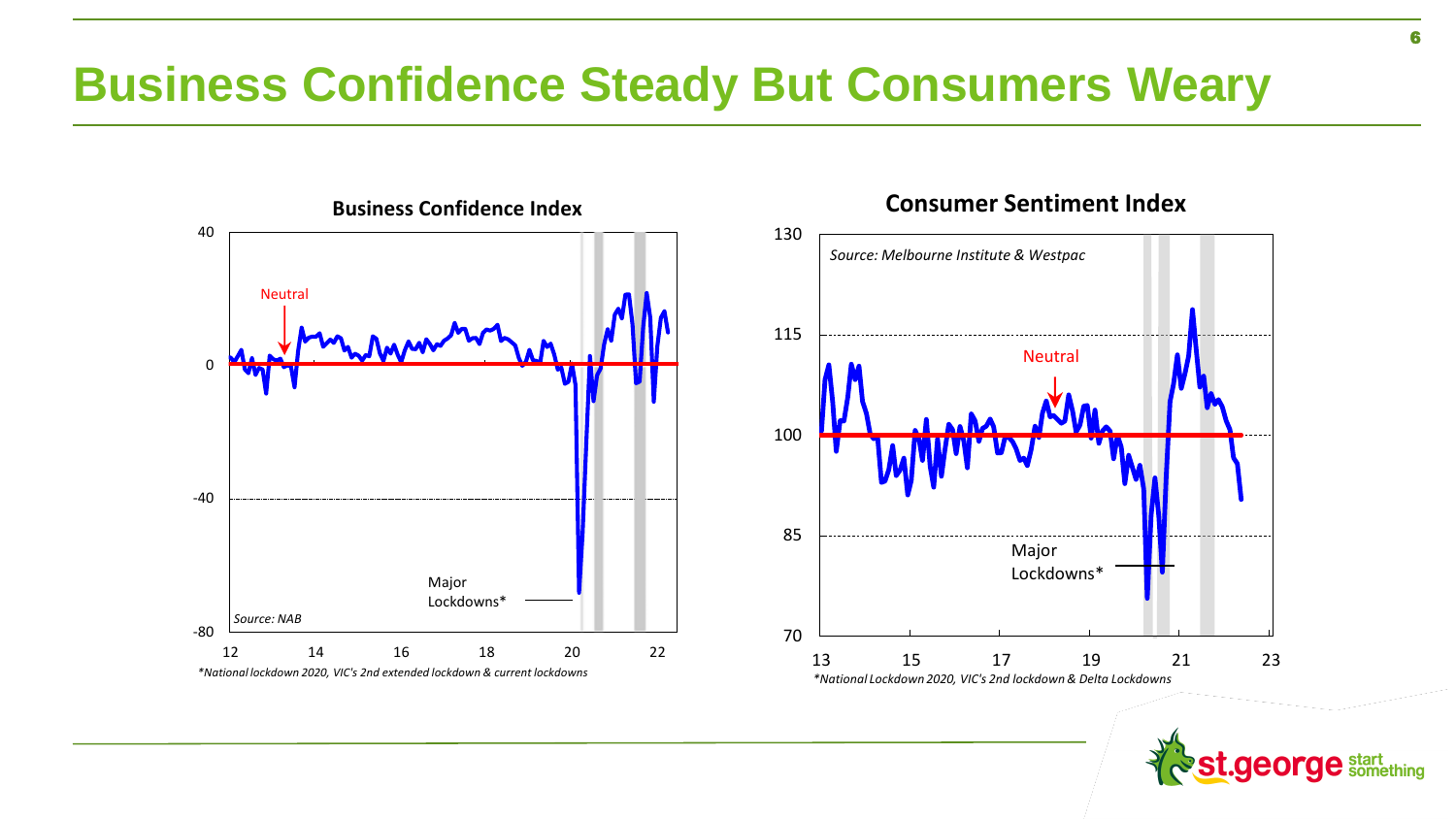### **Green Shoots But Travel Recovery Will Take Time**



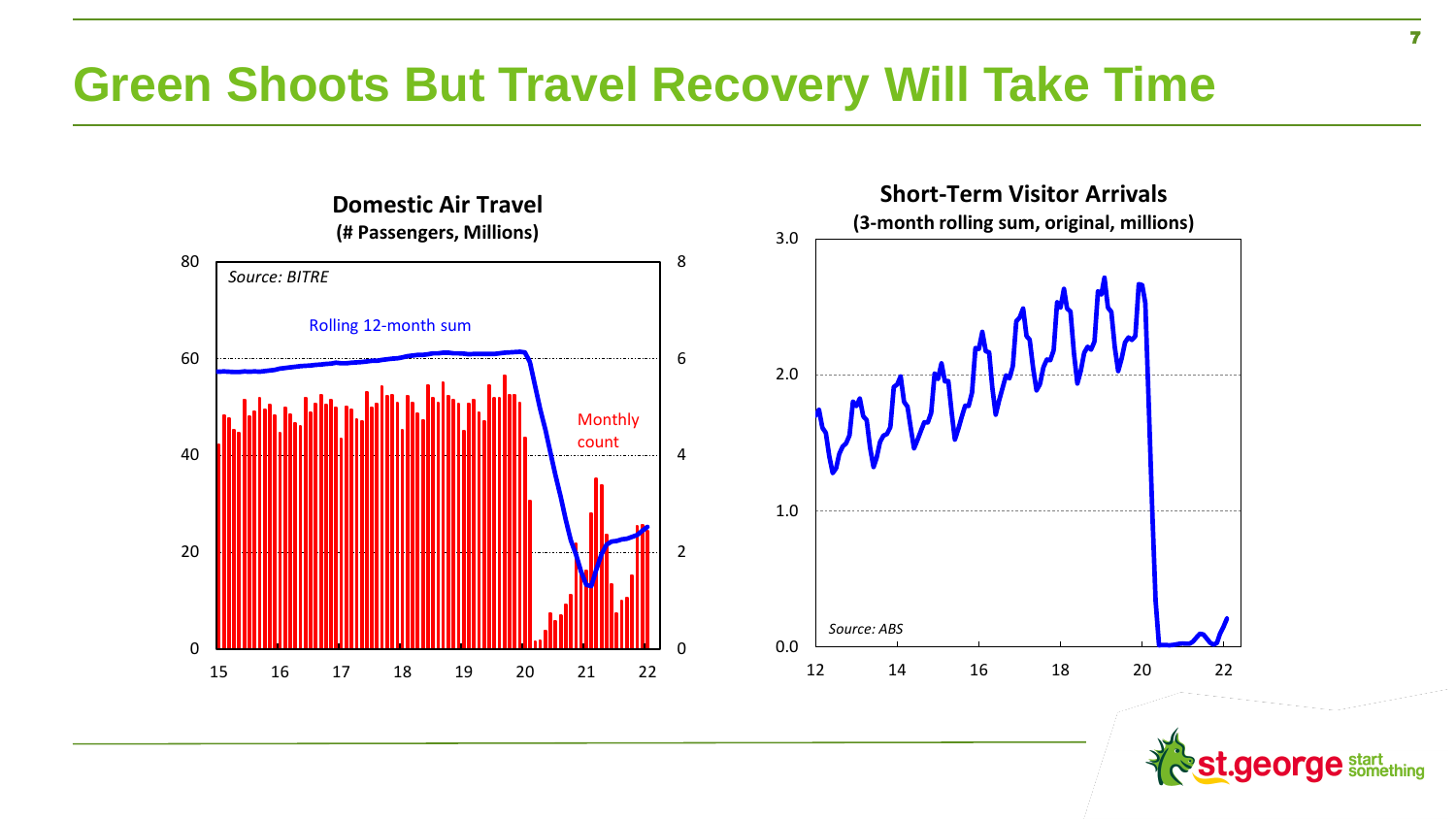### **First RBA Rate Hike in 11½ Years**



- Increased cash rate by 25 basis points
	- From 0.10% to 0.35%
- Surprised markets, which were expecting a 15 basis point hike
- Stressed the importance of "getting back to business" and "normalising" policy



8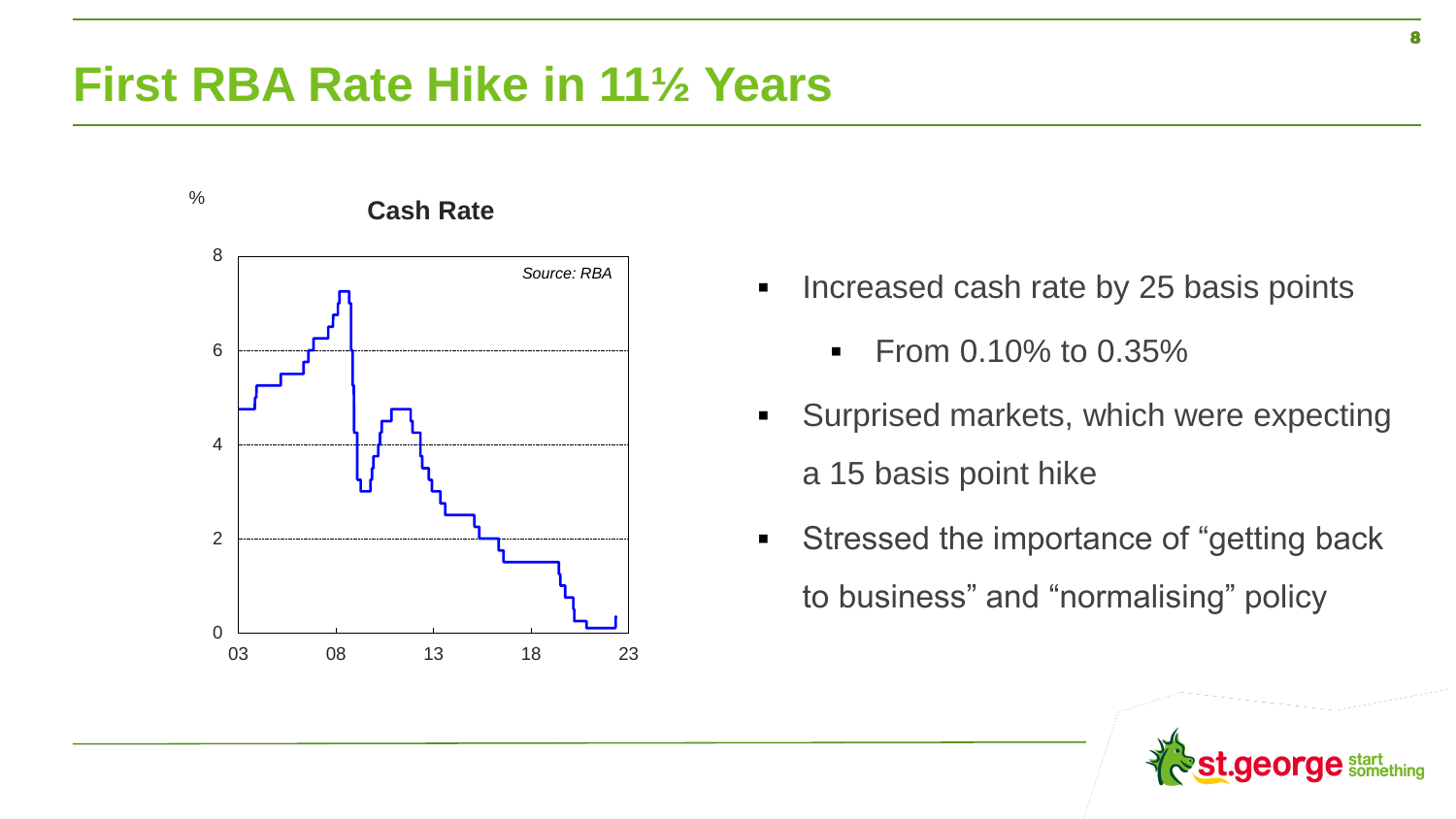# **Inflation Elevated & Well Above RBA Band**



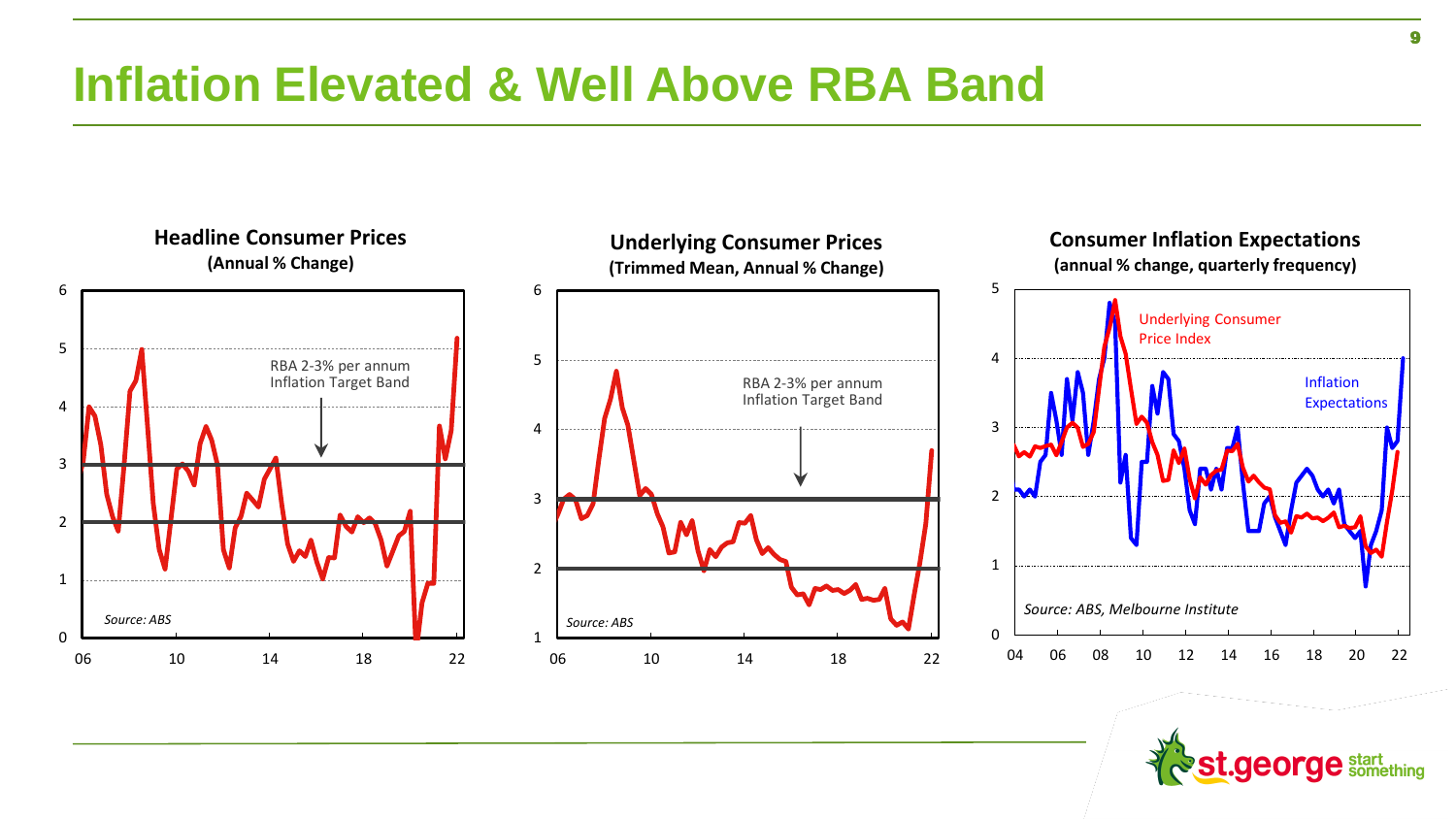### **Pressures Rising in Accommodation & Food Services**





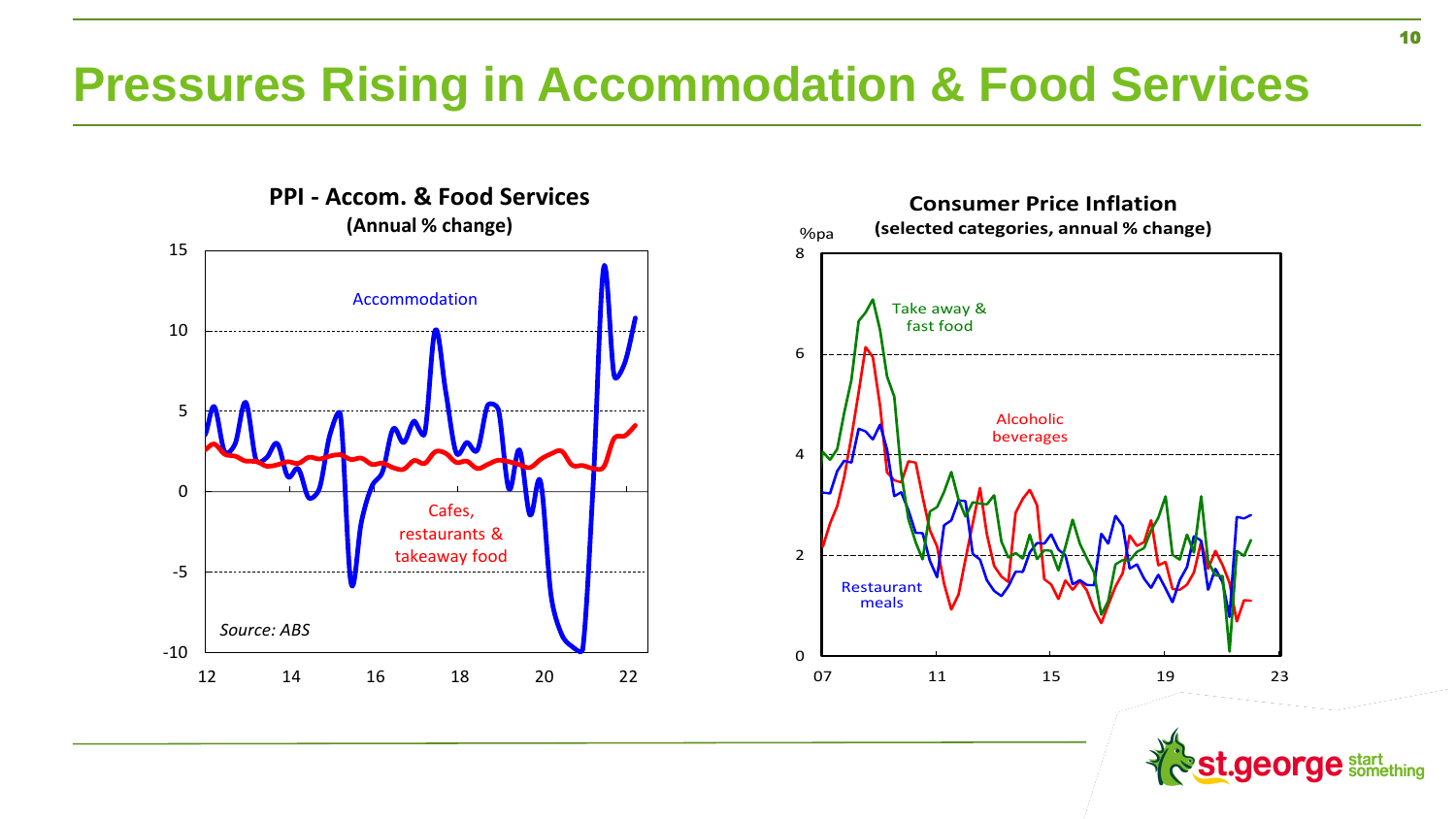

- **Wage Price Index**
- Stronger wages growth needed for inflation to be sustainably within the 2-3% band over longer-term
- Internal survey: 30% of businesses experienced an increase in staffing costs over past 12 months
- RBA liaison: More than 50% of firms expect
	- wage increases above 3% over the year

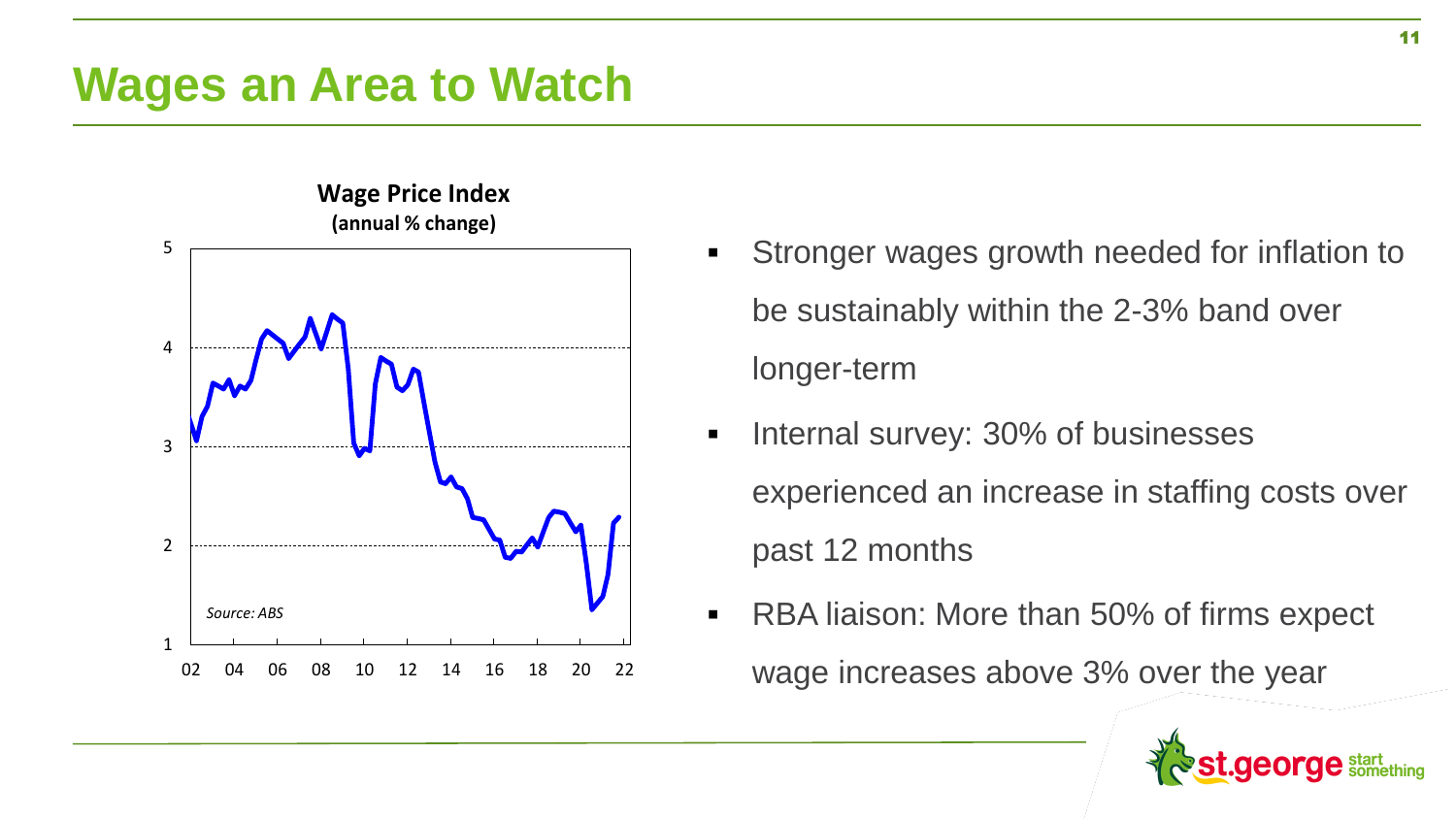# **Supply Chain Disruptions Remain a Concern**



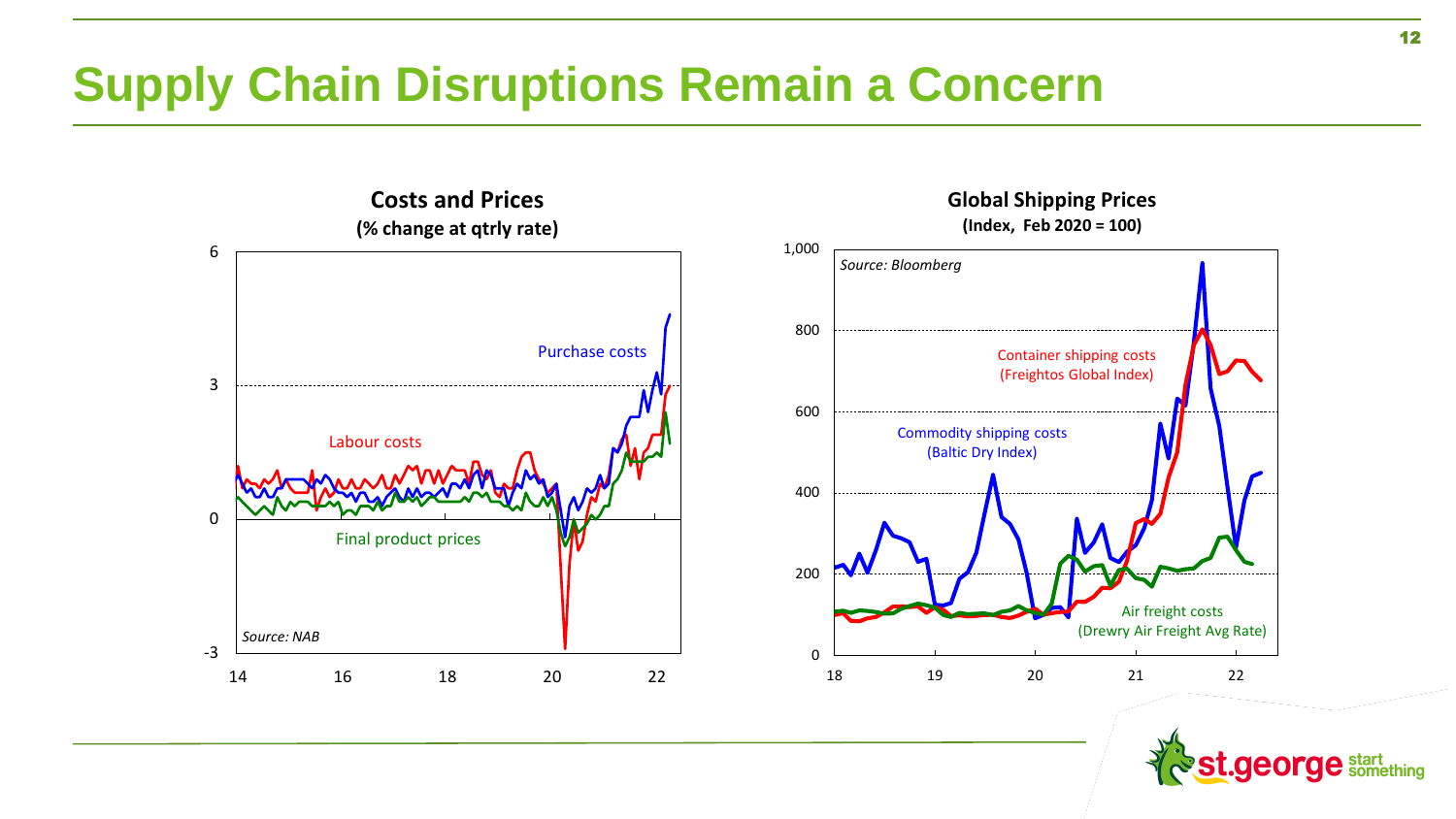# **Ukraine War and China Lockdowns Adding to Pressures**



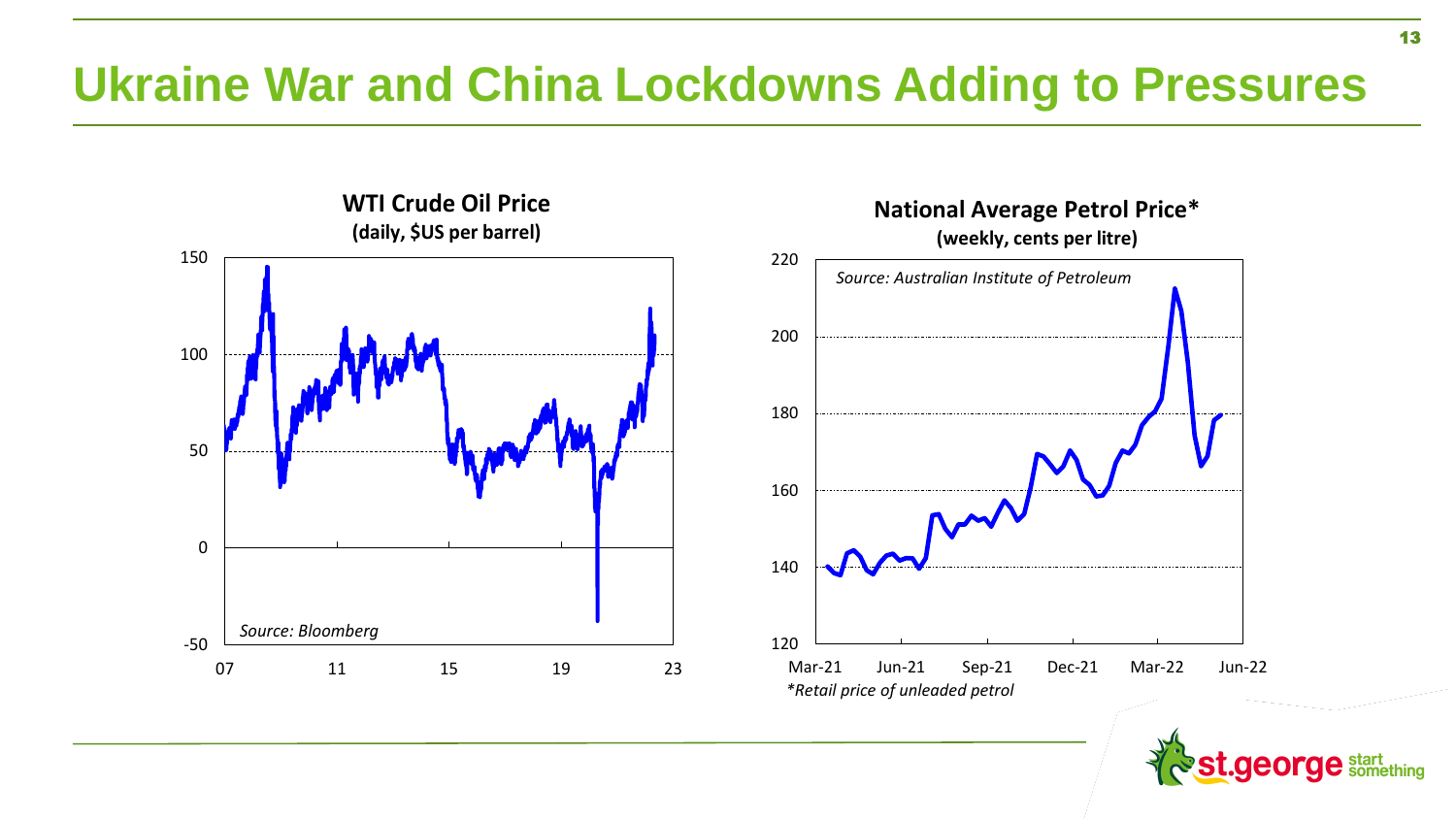### **More Rate Hikes to Come**



- Markets currently priced for cash rate to hit almost 3.0% by end 2022
- We expect rates to hit 1.75% by end 2022

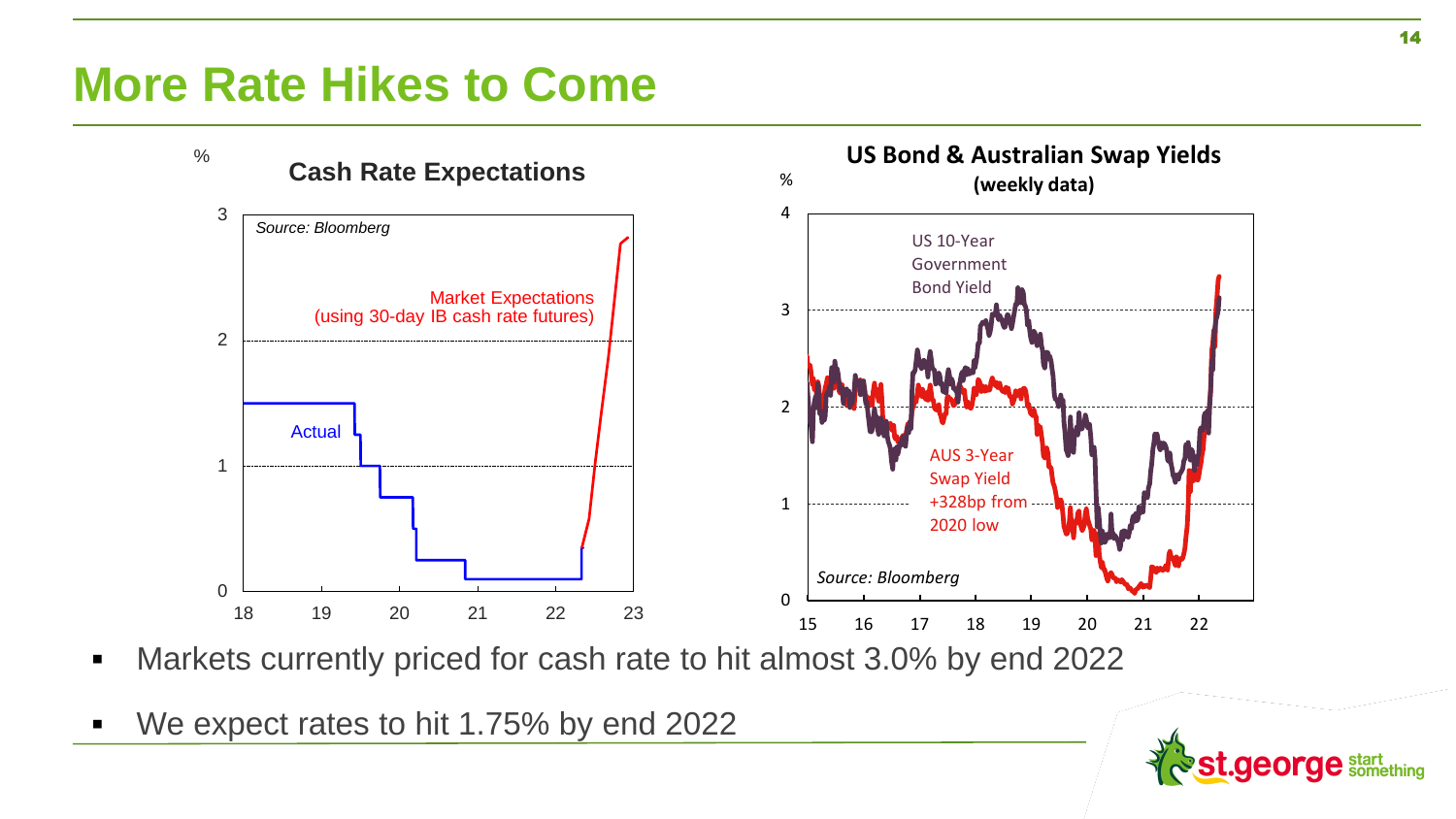# **Tightening Expectations Are a Global Phenomenon**

#### **Amount of Tightening for 2022 (Bps, Pricing by Interest Rate Markets)**



- Multiple central banks hiked last week
	- RBA: 25 basis points
	- US Fed: 50 basis points
	- UK BoE: 25 basis points
- Aggressive tightening is expected across most regions over 2022

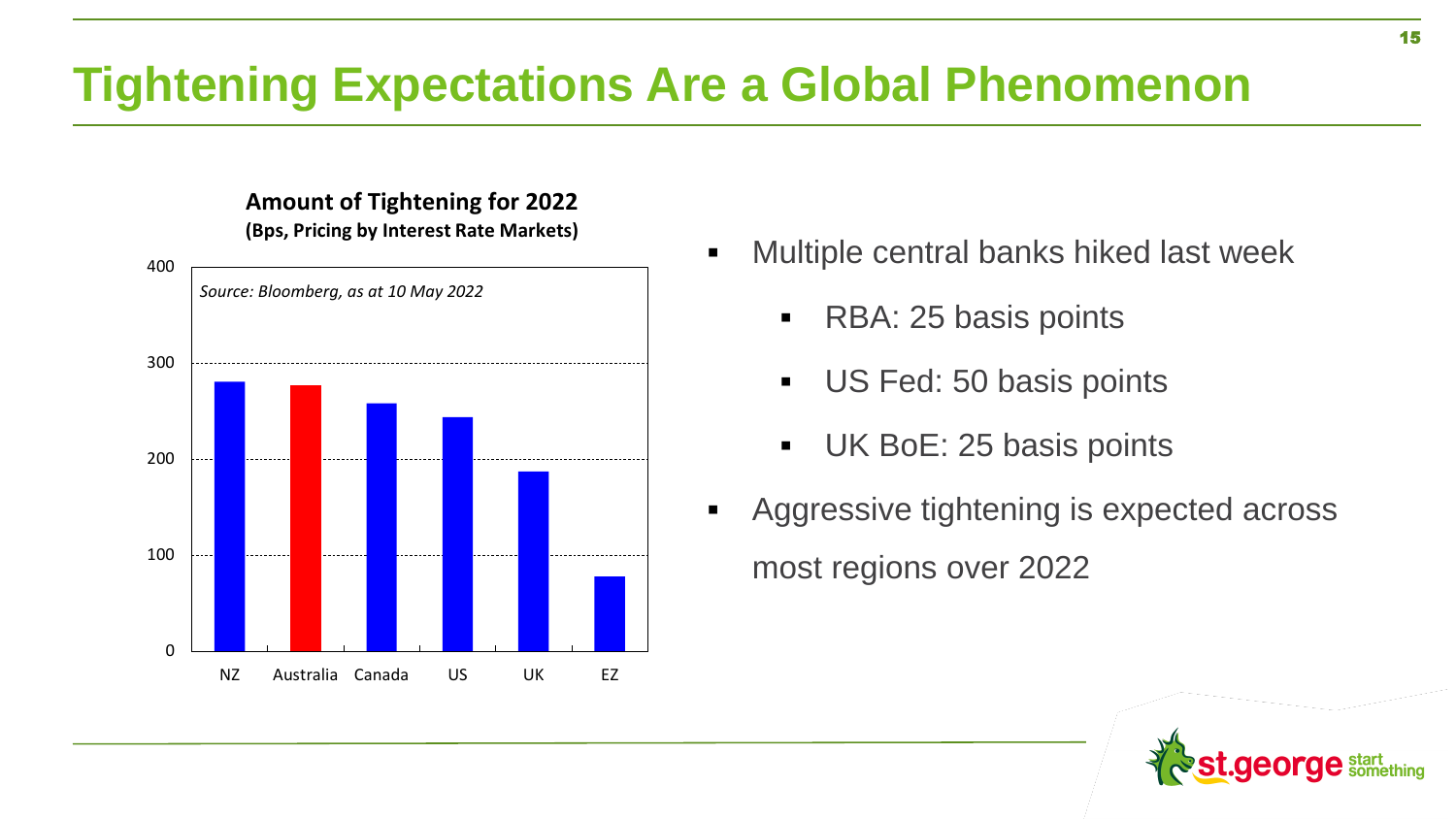# **Unemployment Rate Heading Into '3s'**





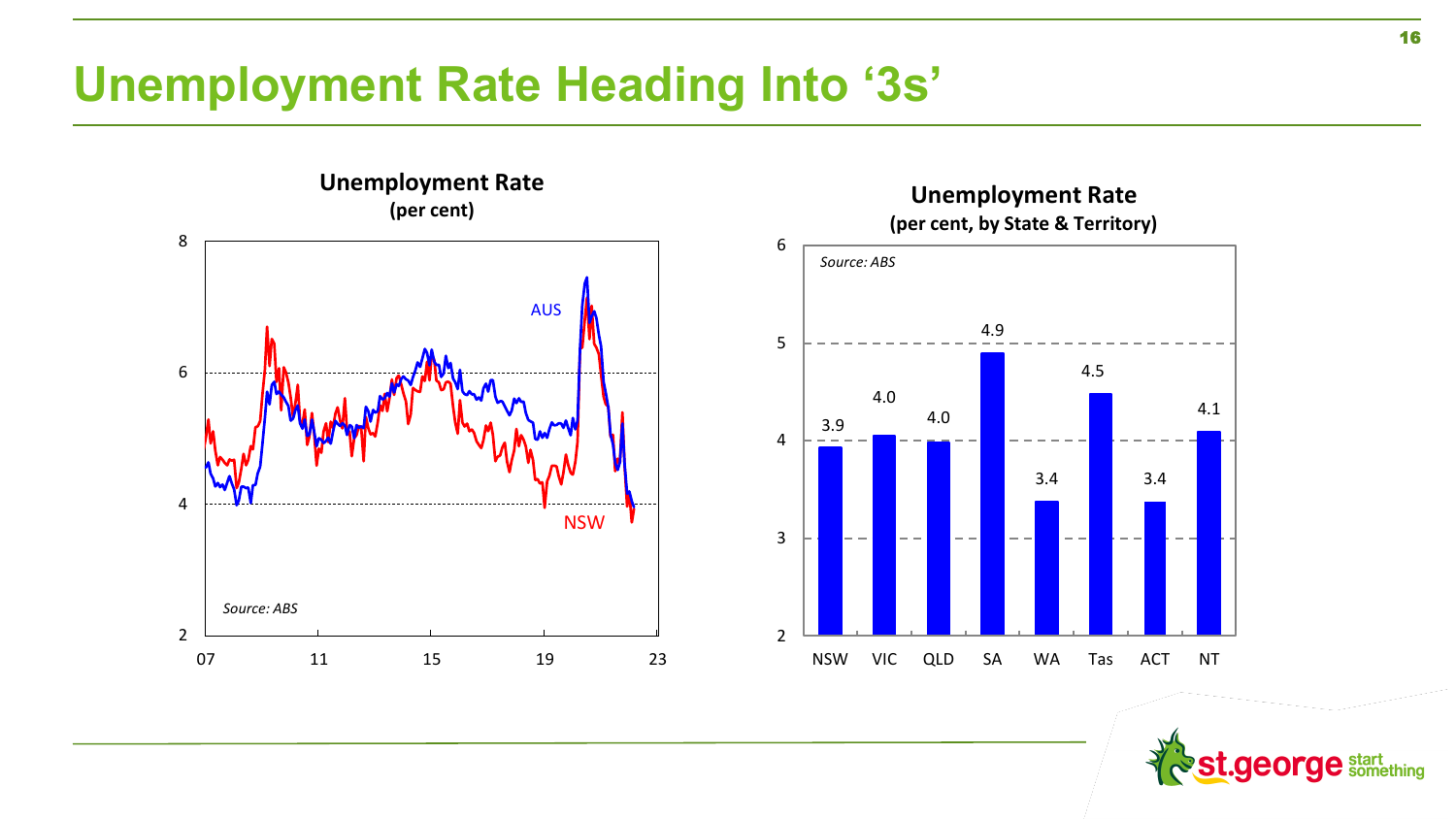## **Demand for Labour is Strong**



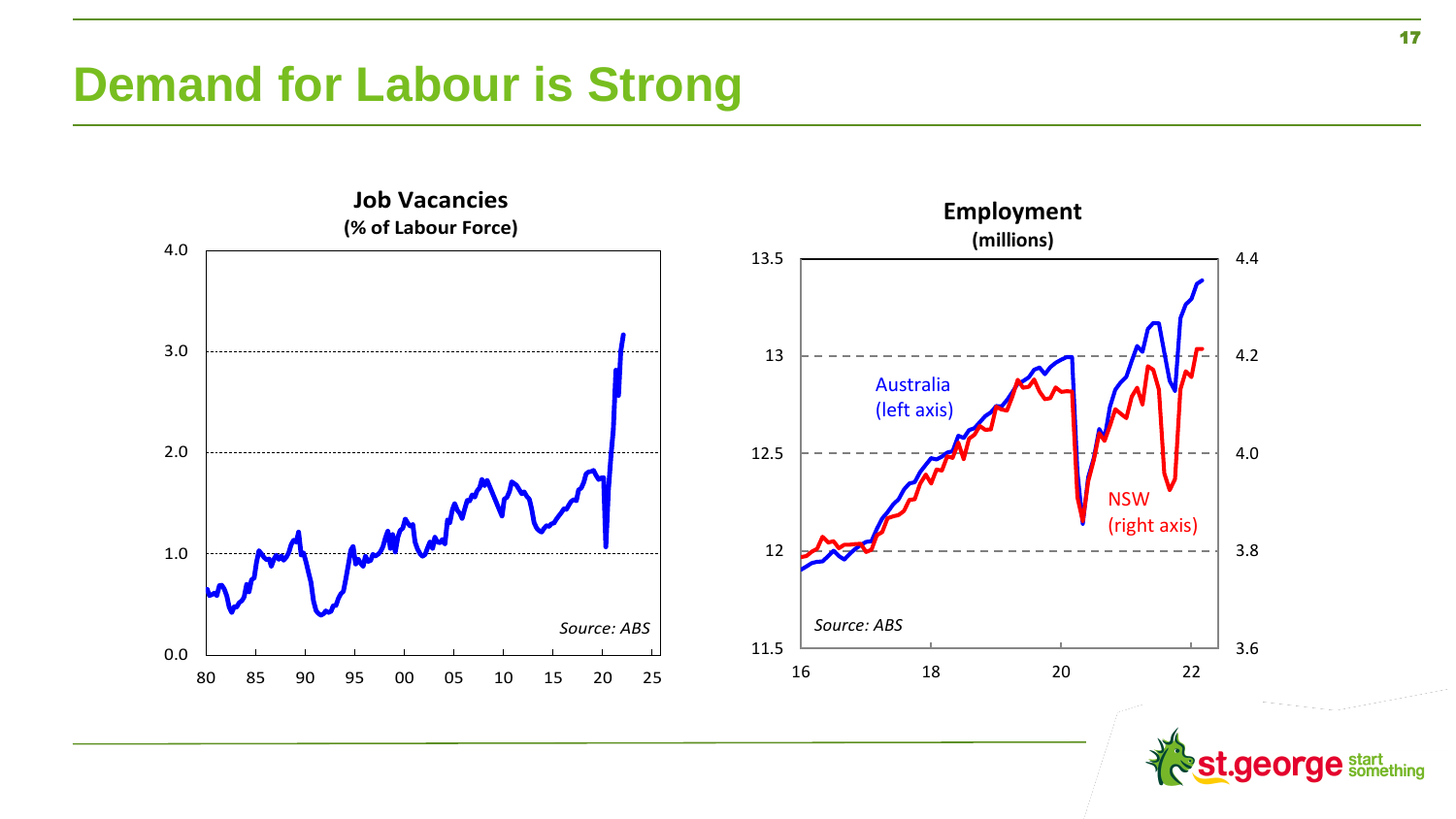# **Borders Opening and Immigration Set to Recover**



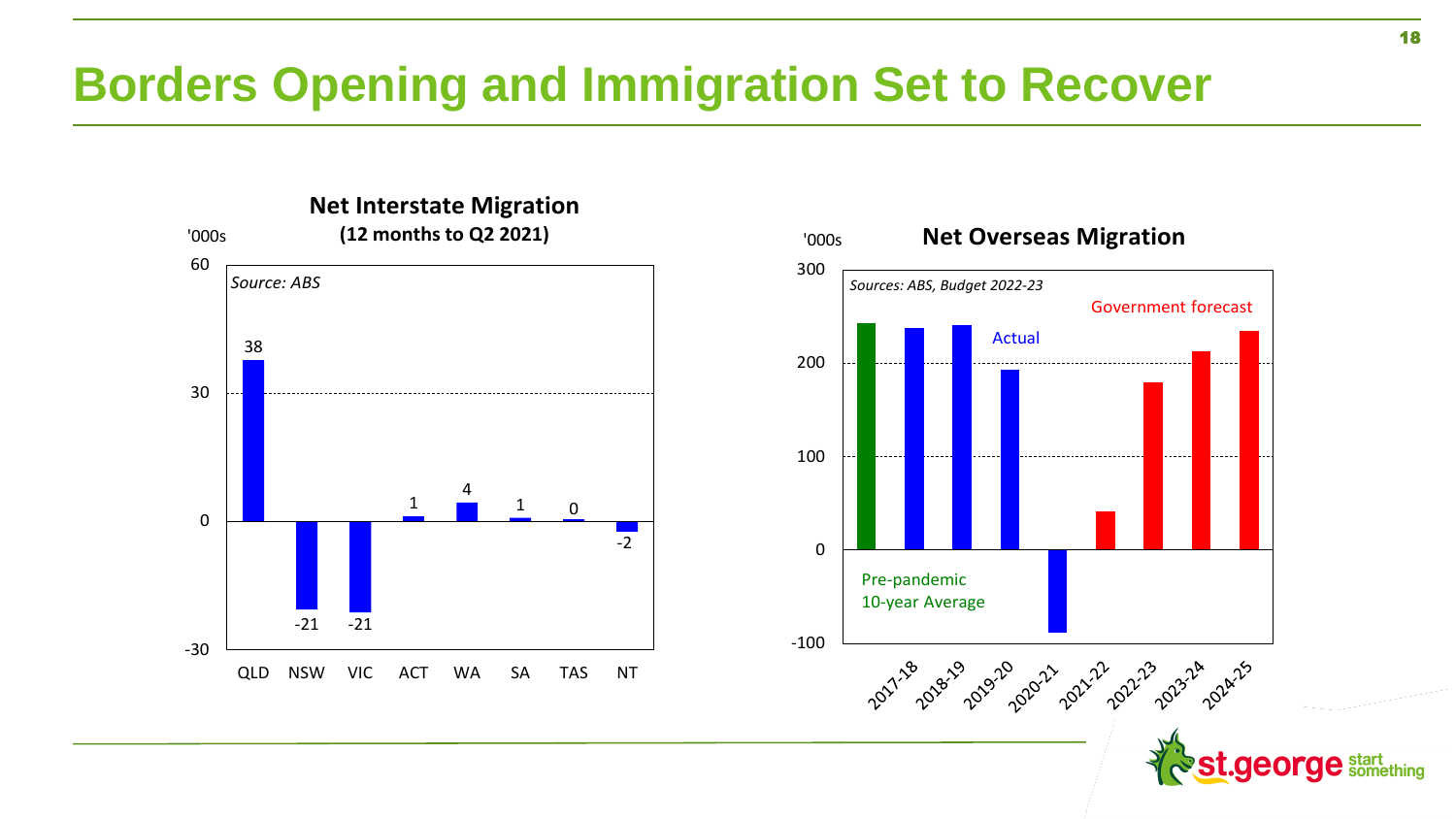# **Housing Boom Continues, But Momentum Slowing**





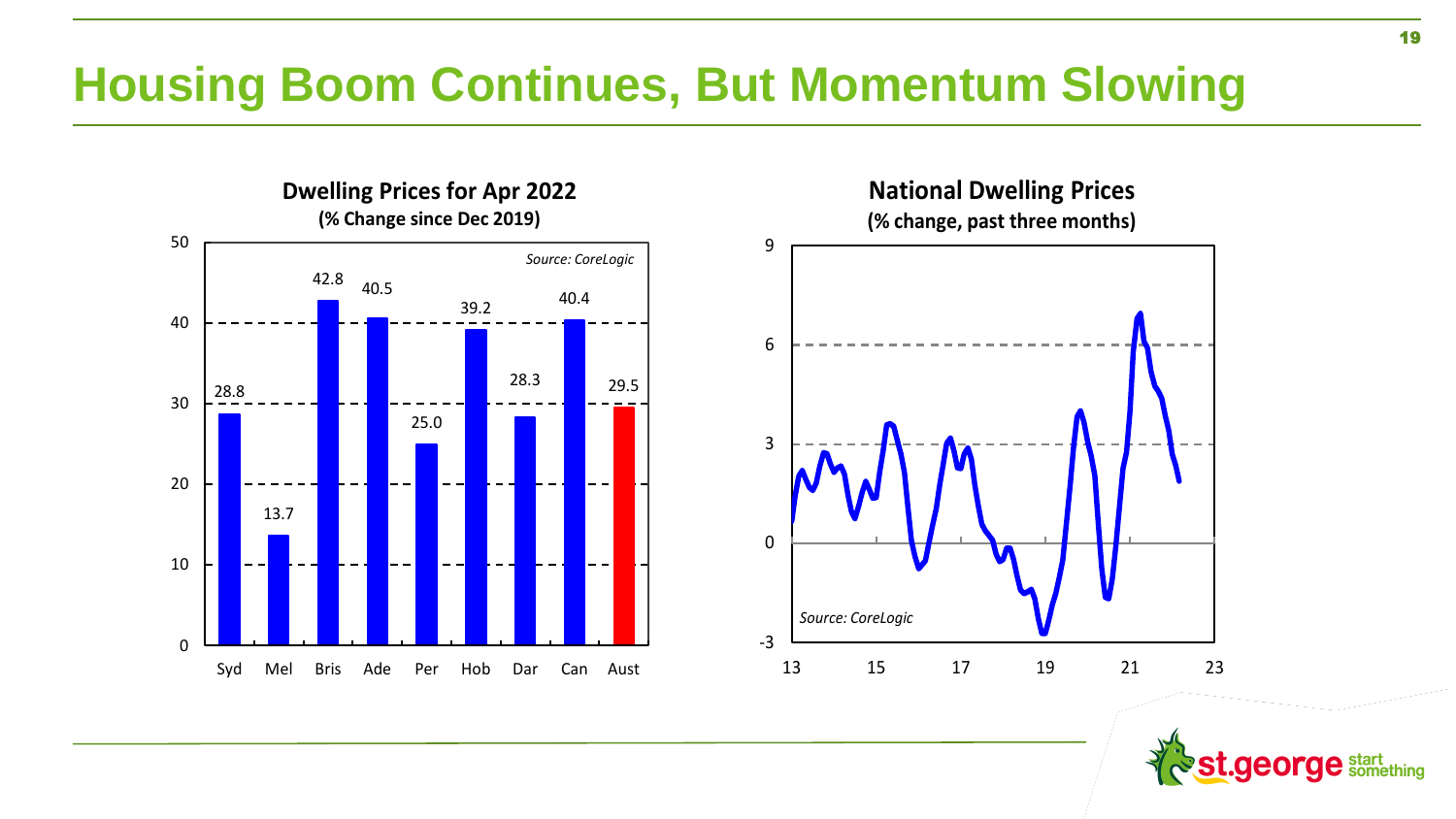# **Regions & Houses Outpacing Cities & Apartments**





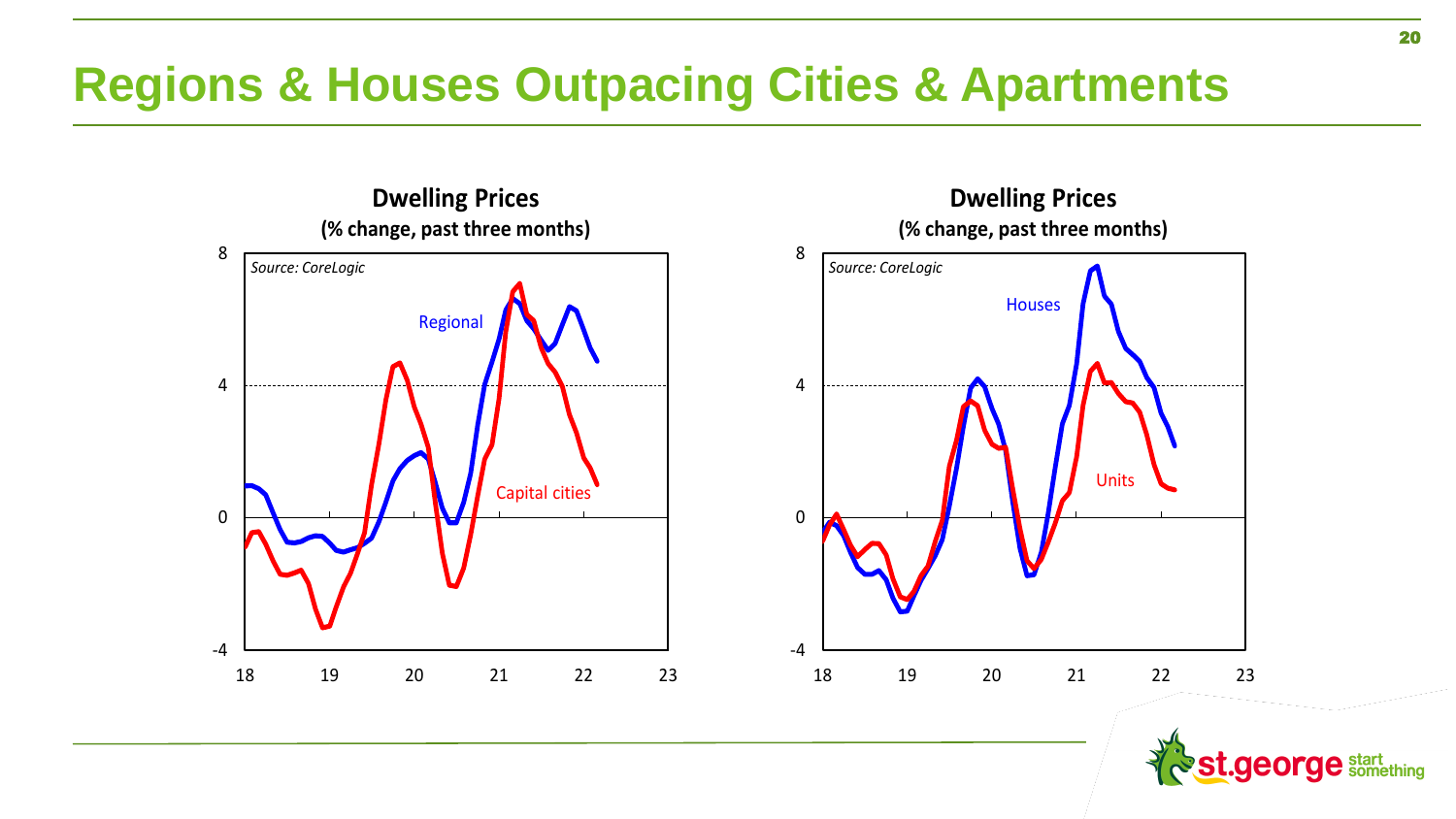# **Strong Growth But Momentum Fading**



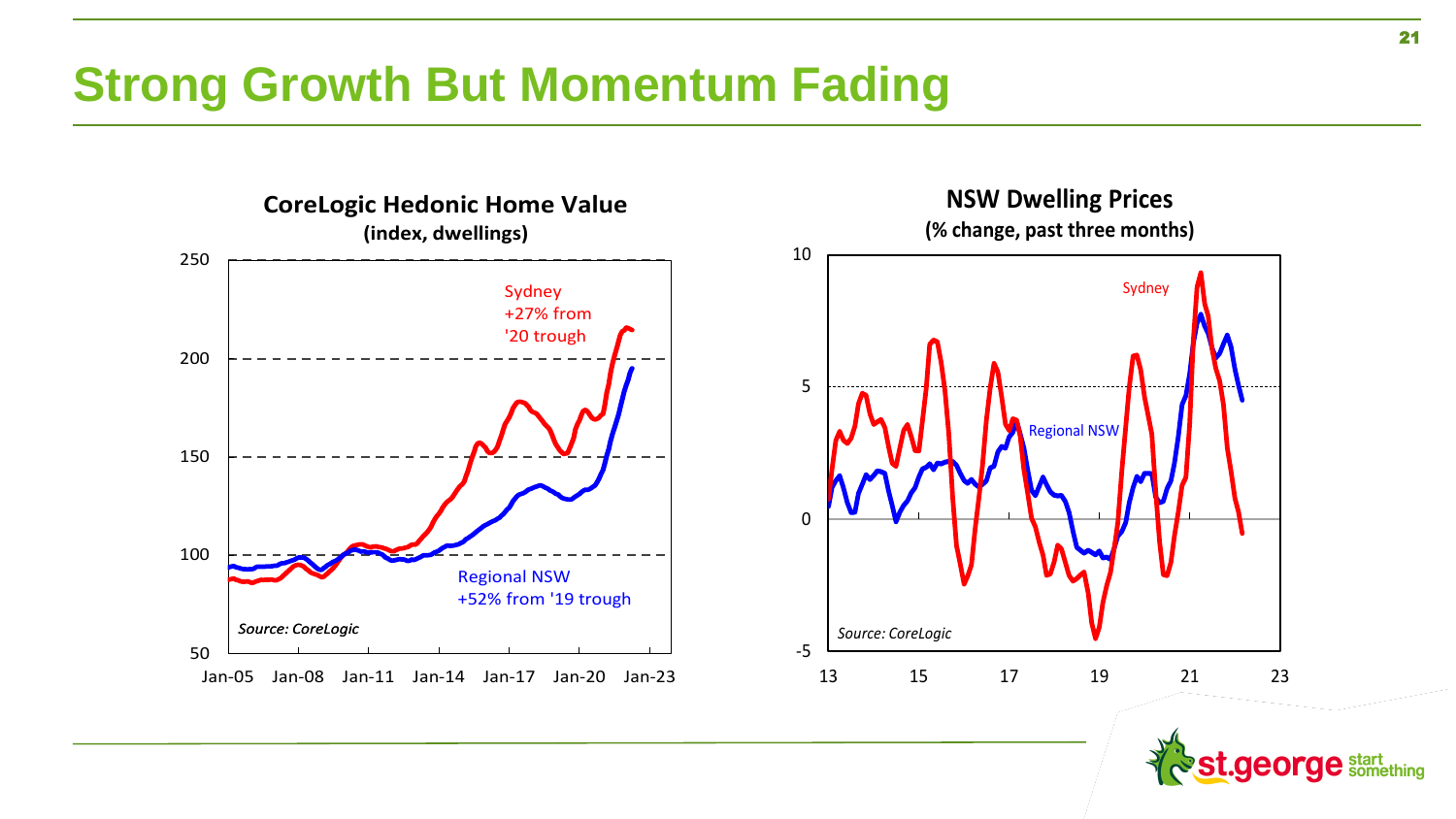### **House Price Forecasts**

|  |                  | 2019   | 2020   | 2021 | 2022f | 2023f | 2024f                  |  |
|--|------------------|--------|--------|------|-------|-------|------------------------|--|
|  | Sydney           | 5.3    | 2.7    | 25   | $-3$  | $-9$  | $-2$                   |  |
|  | <b>Melbourne</b> | 5.3    | $-1.3$ | 15   | $-3$  | -9    | $-3$                   |  |
|  | <b>Brisbane</b>  | 0.3    | 3.6    | 27   | 4     | $-4$  | 1                      |  |
|  | Perth            | $-2.8$ | 7.3    | 13   | 0     | $-6$  |                        |  |
|  | Adelaide         | $-0.2$ | 5.9    | 23   | 3     | $-4$  |                        |  |
|  | <b>Hobart</b>    | 3.9    | 6.1    | 28   | $-2$  | $-6$  | $-2$                   |  |
|  | <b>Australia</b> | 3.1    | 1.8    | 21   | $-2$  | -8    | -1                     |  |
|  |                  |        |        |      |       |       | <b>St.george</b> start |  |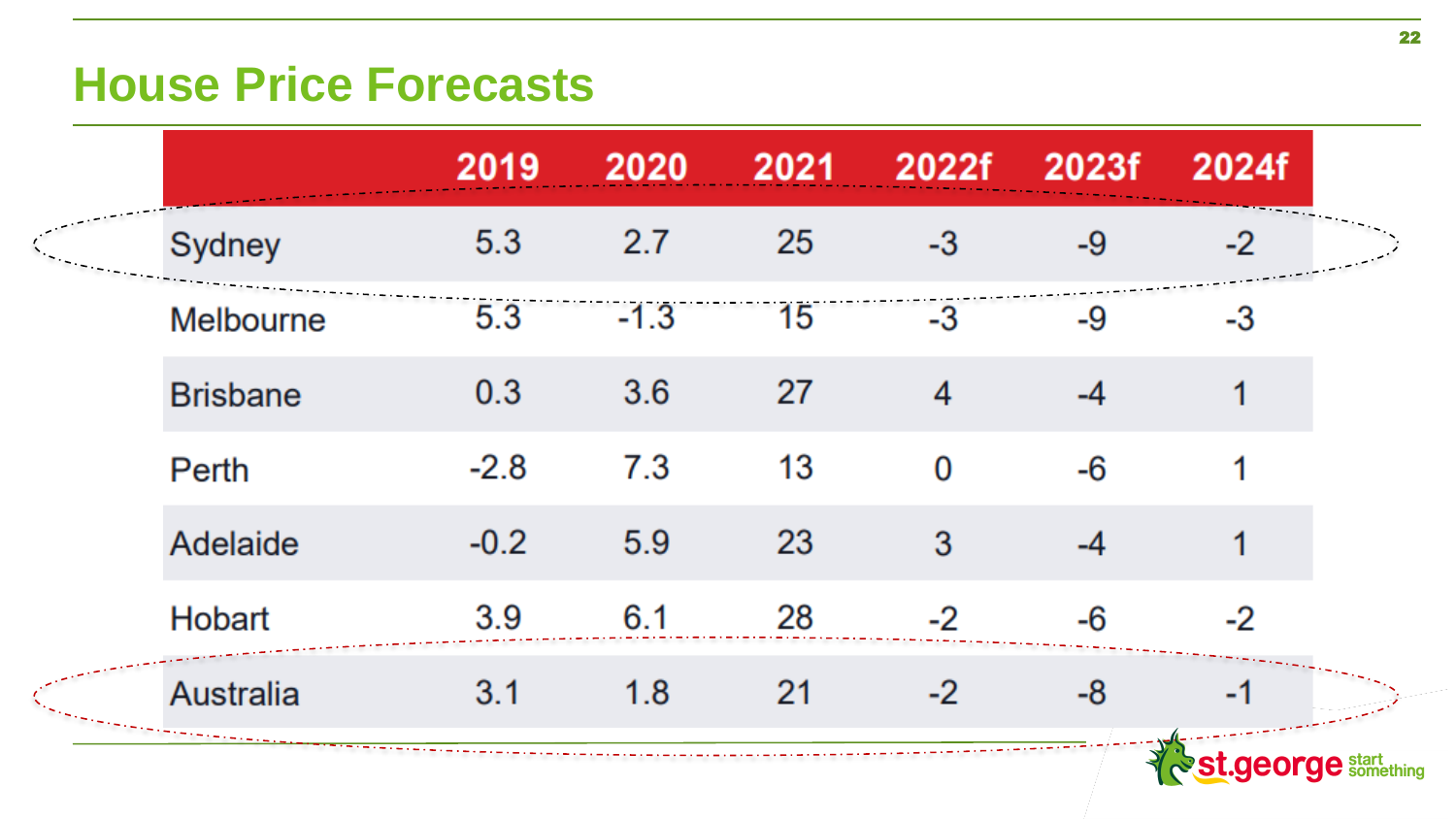# Thank you